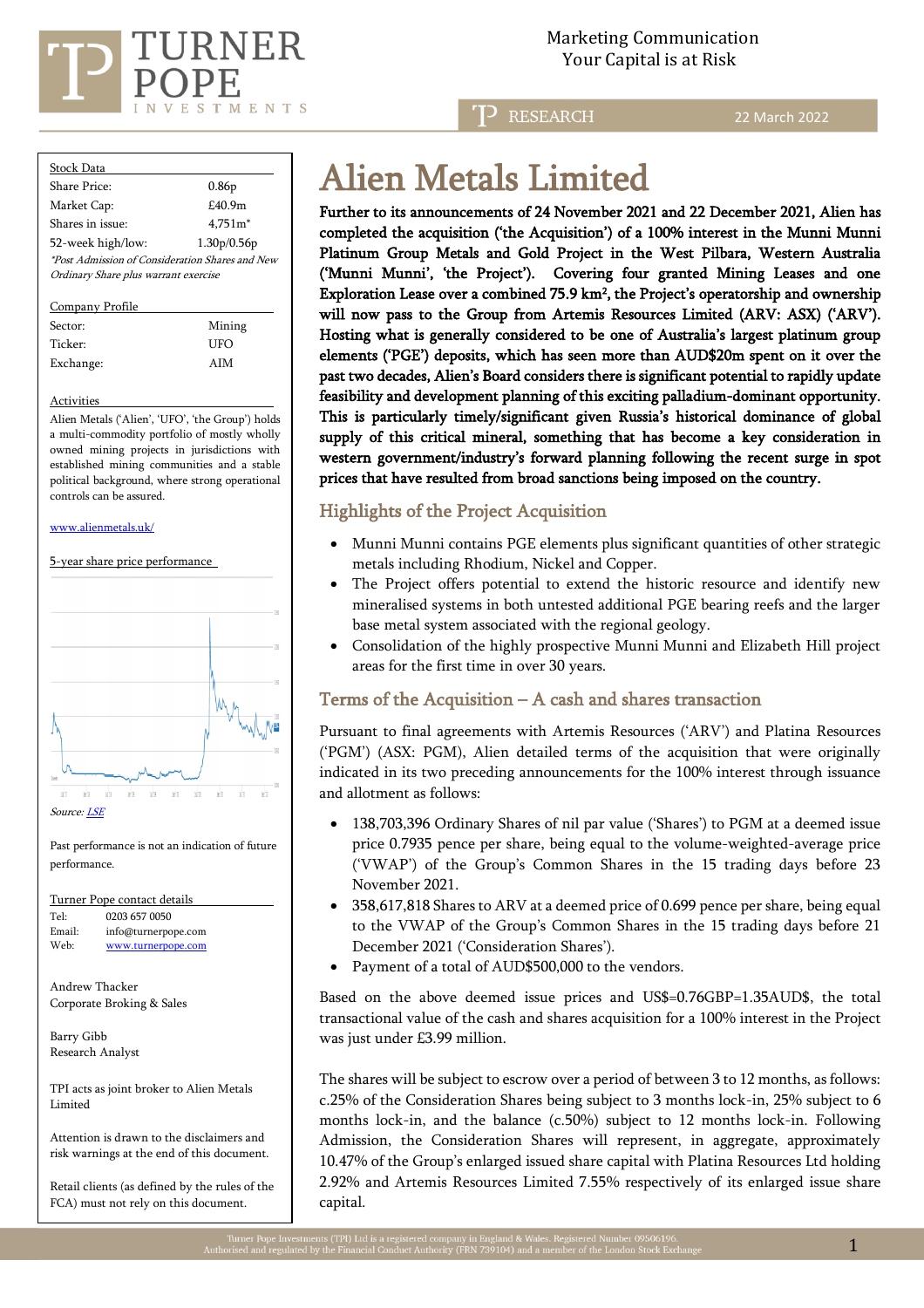

RESEARCH

22 March 2022

# Located adjacent to Alien's highly prospective Elizabeth Hill project

The Munni Munni Platinum Group Metals and Gold Project is located adjacent to the Group's highly prospective Elizabeth Hill project, which already offers potential for further significant silver, copper, nickel and PGE mineralisation. The Project hosts the largest intrusion in the West Pilbara and is one of the most significant undeveloped primary PGE resources in Australia. Discovered over 25 years ago, the deposit was the subject of a non-JORC 2012 compliant resource which returned 24Mt @ 2.9g/t PGE and 2.2Moz Au (see table below), with around 95% of this resource estimate in the Measured and Indicated categories. Dominated by almost 60% palladium, the historic resource reportedly contains 1.14Moz palladium, 0.83Moz platinum, 152Koz gold and 76Koz rhodium with the potential for more along strike and at depth. Previous project joint venture partners include one of South Africa's largest platinum palladium producers, Lonmin.

## Location of the Project in relation to Alien's Elizabeth Hill & Munni Munni North Projects



Source: Alien Metals[, RNS of 24 November 2021](https://www.londonstockexchange.com/news-article/UFO/acquisition-of-30-of-munni-munni-project/15223364)

The Project's potential was first recognised by renowned expert Dr. John Ferguson (the former Division Head/Acting Director at the BMR Journal of Australian Geology & Geophysics, now Geoscience Australia, and ex-Platina Non-Executive Director) in the 1980s, and accordingly, the identified mineralised horizon is referred to as the 'Ferguson Reef'. Exploration activities since the initial discovery have defined a significant PGE and gold resource, all within the four granted mining leases and all likely extensions of the Ferguson Reef are also within the exploration tenement.

| <b>JORC</b><br>Category | <b>Million</b><br><b>Tonnes</b> | <b>Pt</b><br>(g/t) | Pd<br>(g/t) | Au<br>(g/t)      | Rh<br>(g/t) | Cu<br>(g/t) | Ni<br>(%) | <b>Pt</b><br>(koz) | Pd<br>(koz) | Au<br>(koz) |
|-------------------------|---------------------------------|--------------------|-------------|------------------|-------------|-------------|-----------|--------------------|-------------|-------------|
| <b>Measured</b>         | 12.4                            | 1.1                | 1.4         | 0.2              | 0.1         | 0.09        | 0.07      |                    |             |             |
| <b>Indicated</b>        | 9.8                             | 1.1                | 1.6         | 0.3              | 0.1         | 0.22        | 0.11      |                    |             |             |
| <b>Inferred</b>         | 1.4                             | 1.1                | 1.6         | 0.3              | 0.1         | 0.15        | 0.09      |                    |             |             |
| <b>Total</b>            | 23.6                            | 1.1                | 1.5         | 0.2 <sub>2</sub> | 0.1         | 0.15        | 0.09      | 835                | 1.138       | (152)       |

Summary of non-compliant JORC 2004 Munni Munni Resource\*, \*\*

\*Munni Munni undiluted resource estimate at a cut-off grade of 1.9g/t PGM + Au, published by Artemis Resources and Platina Resources (SRK, 2002, subsequently confirmed by Snowden, 2003).

\*\* \*Resource published under 2004 JORC code and accordingly is not reported under a standard recognised by AIM Rules. The historic resource figures are derived from the announcement[s] on the ASX published by Helix Resources on 3rd April 2003. Source: Alien, [RNS of 24 November 2021](https://www.londonstockexchange.com/news-article/UFO/acquisition-of-30-of-munni-munni-project/15223364)

The original JV between PGM and ARV was governed by an agreement entered into by both parties in August 2015. This enabled Artemis to earn a 70% interest in the Project JV by expending AUD\$750,000 over a 3-year period. This condition was satisfied in August 2018.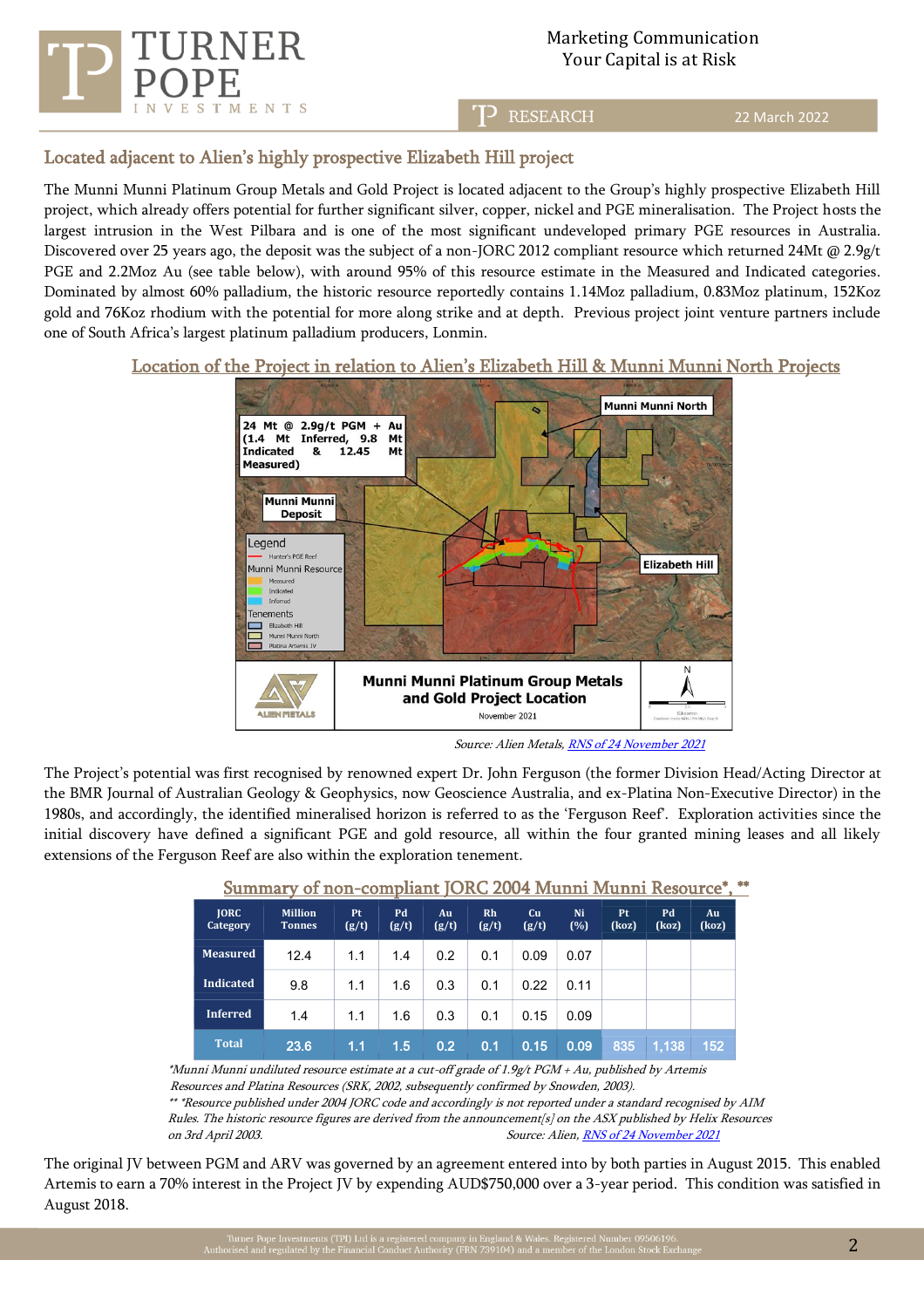

T<sub>2</sub> RESEARCH

#### 22 March 2022

Since entering into a Binding Heads of Agreement with ASX listed PGM to acquire its 30% joint venture interest, Alien has been establishing a team of experts to assist with driving the Project forward. This has included specialists in PGE geology, processing and metallurgy, product marketing and offtake and investment finance. In conjunction with a Perth-based technical consulting group, the Group plans to commence on-ground exploration at Munni Munni as soon as possible, once all appropriate permitting is in place. This work could include mapping and sampling at surface, follow-up trenching, in-fill, extension and exploration drilling on various targets both known and new, as well as looking at development options.

## Squeeze in prospective PGE supply has resulted in a surge in spot prices

Russia is the world's top producer of Palladium and the world's second largest producer of Platinum. South Africa holds the number one producer spot for Platinum and the number two spot for Palladium. Both countries will be major beneficiaries of the current Russian aggression in Ukraine that is raising prices on the two key components of catalytic converters, jewellery along with a host of other industrial/technological products. Uncertainty surrounding these unfolding events has already significantly rallied spot prices of most of the commodities produced by Russia, even if Palladium and Platinum rarely command the headlines enjoyed by oil or natural gas, governments/industry nevertheless now urgently seek alternative longer-term sources of supply.



### Global mine production of palladium from 2010 to 2020, by country





Source[: Kitco](https://www.kitco.com/charts/livepalladium.html)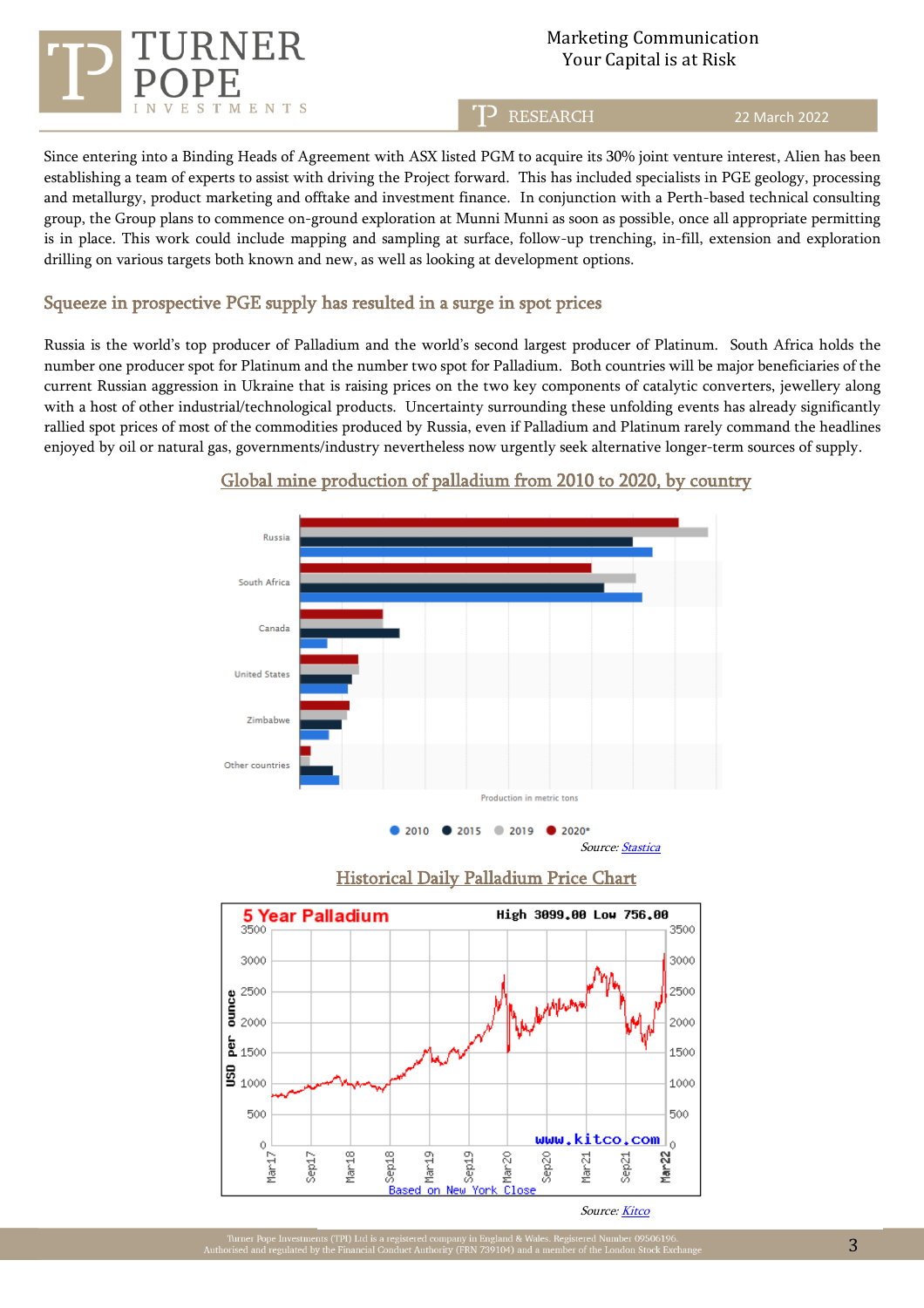



### T<sup>2</sup> RESEARCH

22 March 2022

## Alien remains well-resourced to ensure continued heavy news flow in coming months

Today's news builds yet further confidence into Alien's fast revolving development wheel. With the completion of a £4 million (gross) equity placing on 4 November 2021, even with the possible acceleration of works surrounding Elizabeth Hill and the cash element in today's transaction, the Group still appears to have sufficient financial resources to provide a working runway into Q3 2022. The coming months might accordingly be expected to continue to build upon the recent exceptional run of development progress reported across its portfolio of highly prospective base and precious metals exploration projects. The list includes not only continued fast-track development at the Group's Hancock Iron Ore Project while also progressing the 90% acquisition of the Hamersley Tenements, but also further key assay results from Elizabeth Hill, the commencement on-ground exploration at Munni Munni and a maiden drilling programme at its 100%-owned Los Campos and San Celso silver and Donovan 2 copper-gold projects in Mexico. Management can also be expected to continue to review other potential opportunities for acquisition that might complement the Group's existing portfolio.

In this respect, it is worth recalling that back on 25 February 2021, TPI published an updated assessment of Alien. This individually reviewed each of the Group's continuing projects, from which it derived a sum-of-parts upside valuation of £82.9 million. Hamersley dominated these, contributing some £61.2 million of the total. Subsequently, of course, Alien announced negotiations were underway in order to take its holding in the Brockman and Hancock Ranges projects from 51% to 90% through a cash and shares transaction; now being finalised, this transaction (before even considering the significant progress being made elsewhere in the portfolio), along with subsequent production of Hancock's Maiden JORC resource in September 2021 clearly presents opportunity to boost this figure beyond that indicated in the original assessment.

Since February 2021, the spot US\$ price of iron ore has been highly volatile. Initially surging quite dramatically in the face of global supply-constraints following international governments and private consortiums commissioning major, relatively nearterm infrastructural projects in an effort to support economic recovery as they move into a post-Pandemic environment, 62% Fe fines imported into Northern China peaked in May 2021 at c.US\$230/tonne, an all-time high. Setting back sharply from mid-July, following the Chinese government instructing major producers in its steel provinces to limit output to 2020 volumes, while raising export tariffs on certain materials and removing rebates on cold-rolled products in an effort to curb national carbon emissions, the coincident debt crisis faced by over-extended Chinese property companies and national power shortages have resulted in it touching lows of around US\$82.5/tonne last November. Prudently, this was close to the level incorporated in the Scoping Study's DCF assessment, despite which the metal has more recently rebounded to above US\$150/tonne.

Given that China presently buys about 70% of global seaborne volumes, the price sensitivity of the past twelve months should be no great surprise. That said, global iron ore production growth is expected to average only 3.6% between 2021–2025 according to an August 2021 report by Fitch Solutions, while Pandemic-accelerated infrastructural spending (largely dominated by metalhungry power sector spending) witnessed a 5.5% increase spread across a large number of projects in 2020 according to Refinitiv Financial Solutions, a figure that is expected to have been followed by a similar increment in 2021. With many spot base metals continuing to trade at a premium to later-dated contracts signalling tight supplies, a repeat of August 2021's sharp rebound already appears to be underway in 2022, seemingly anticipating a boost to China's real economy amid rising confidence in its strict isolation and vaccination drive. Moreover, recognising that China's steel industry aims to reach peak carbon emissions by 2025 and achieve a 30% reduction from peak by 2030, its decarbonisation push is seen providing new demand for high-grade direct feed products, possibly spiking premium ore prices around the time that scale production from Hancock gets underway.

With Hancock's operating costs of <US\$60/tonne Free-on-Board ('FOB') resulting in potential annual operating cashflow of over US\$80/tonne at current spot prices along with significant opportunity to substantially enlarge the Project's total resource, management are now focussed on accelerating development, permitting and mine design with a view to moving into production within a short timeframe. Also of significance interest for prospective production partners, is the fact that the project's total Capex has been estimated at less than US\$30m/tonne, with high grade material being found at depths as low as just 1m.

Taking this together with reduced exploration risk being suggested by Hancock's continuing run of positive drill results, the MRE and the initial Scoping Study, the relatively low cost of processing its DSO along with valuation comparison with Alien's possibly most obvious (albeit more advanced) peer, Fenix Resources Limited (ASX: FEX), which is presently valued at over AUD\$120 million (£67.6 million) based on a total of 10.5Mt @ 64.2% Fe (Indicated and Inferred) Mineral Resources, suggests quite significant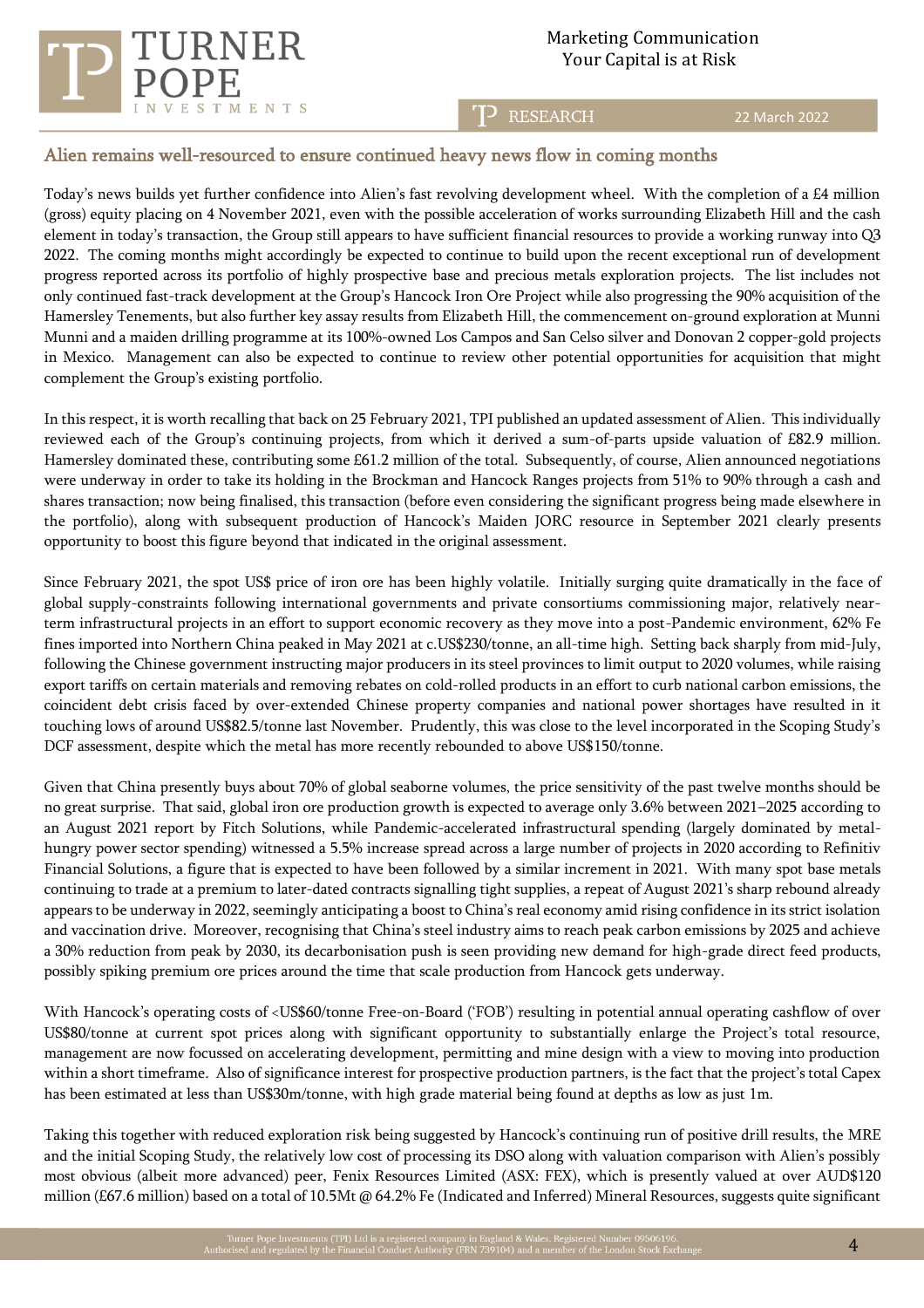

TP RESEARCH

22 March 2022

potential for an upward reassessment. Demonstrating the shareholder value Hancock has potential to generate, it is worth noting Fenix's quarterly report of 12 October 2021, which indicated a C1 FOB cash cost of AUD\$86.77 (US\$64.4, £46.9) per wet metric tonne ('wmt') resulting from production of 197,848 wmt of lump and 143,422 wmt of fines, from which it produced AUS\$25m (£13.5m) of net operating cashflow. Being surrounded by major iron-ore producing mines while also recognising Hamersley's overall confirmed exploration target of between 50 and 245Mt @ 50% to 65% Fe, TPI is now considering these factors along with scope to reduce the aggressive 80% discount presently applied to the opportunity. Similarly prudent valuations apportioned elsewhere amongst the Group's exciting, albeit earlier stage portfolio, to which applied exploration-stage discounts range from 60% to 90% (in order to account for remaining execution, financing and dilution risks), also need to be revisited. In expectation of continued heavy news flow, Alien's share price is seen anticipating potential for further high-impact releases.

(Please note that TPI's valuation is based on financial modelling and there is no guarantee that such a valuation will ever be realised, therefore please do not base investment decisions on this valuation alone. Also please note that past performance is not a reliable indicator of future results.)

# THIS DOCUMENT IS NOT FOR PUBLICATION, DISTRIBUTION OR TRANSMISSION INTO THE UNITED STATES OF AMERICA, JAPAN, CANADA OR AUSTRALIA.

#### **Conflicts**

This is a non-independent marketing communication under the rules of the Financial Conduct Authority ("FCA"). The analyst who has prepared this report is aware that Turner Pope Investments (TPI) Limited ("TPI") has a relationship with the company covered in this report. Accordingly, the report has not been prepared in accordance with legal requirements designed to promote the independence of investment research and is not subject to any prohibition on dealing by TPI or its clients ahead of the dissemination of investment research.

TPI manages its conflicts in accordance with its conflict management policy. For example, TPI may provide services (including corporate finance advice) where the flow of information is restricted by a Chinese wall. Accordingly, information may be available to TPI that is not reflected in this document. TPI may have acted upon or used research recommendations before they have been published.

#### Risk Warnings

Retail clients (as defined by the rules of the FCA) must not rely on this document.

Any opinions expressed in this document are those of TPI's research analyst. Any forecast or valuation given in this document is the theoretical result of a study of a range of possible outcomes and is not a forecast of a likely outcome or share price.

The value of securities, particularly those of smaller companies, can fall as well as rise and may be subject to large and sudden swings. In addition, the level of marketability of smaller company securities may result in significant trading spreads and sometimes may lead to difficulties in opening and/or closing positions. Past performance is not necessarily a guide to future performance and forecasts are not a reliable indicator of future results.